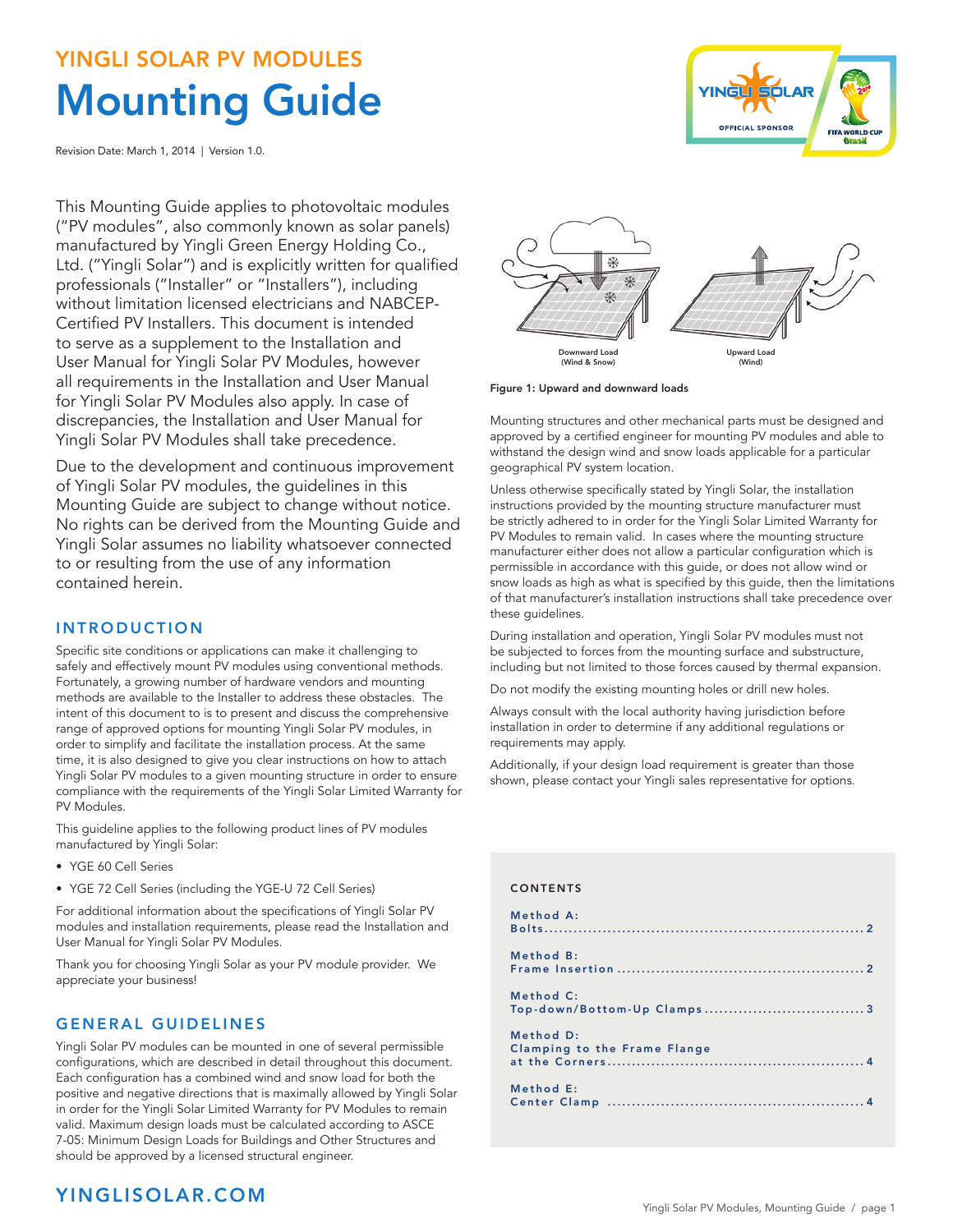# <span id="page-1-0"></span>**METHOD A:** BOLTS

When mounting PV modules with bolts, the mounting holes located on the rear flange of the frame must be used. Use either ¼ inch or M6 stainless steel bolts, nuts and washers. The bolts should be torqued to racking/mounting manufacturer's specifications.



Figure 2: Detail of a bolt mounting attachment

Table 1 includes a list of maximum allowable load pressure for modules that are mounted with bolts through the mounting holes.

| <b>Series</b> | <b>Attachment Location</b>               | Maximum Load (Pa)             |
|---------------|------------------------------------------|-------------------------------|
| YGE 60 Cell   | 4 bolts at each of the<br>mounting holes | 2400 upward, 2400<br>downward |
| YGF 72 Cell   | 4 bolts at the outer<br>mounting holes   | 2400 upward, 2400<br>downward |

Table 1: Allowable maximum load pressure for mounting with bolts

# **METHOD B:** FRAME INSERTION

Module frames can be supported by insertion systems where the module frame rests inside of a channel. The channels are required to support the entire length of either both of the long frames or both of the short frames. Module frames must be restricted from vibrating in the channel.



Figure 3: Long side and inside insertion mounting

| <b>Series</b> | <b>Attachment Location</b>                     | Maximum Load (Pa)             |
|---------------|------------------------------------------------|-------------------------------|
| YGE 60 Cell   | Two channels that support<br>both long frames  | 2400 upward, 2400<br>downward |
| YGE 60 Cell   | Two channels that support<br>both short frames | 1900 upward, 1900<br>downward |
| YGF 72 Cell   | Two channels that support<br>both long frames  | 2400 upward, 2400<br>downward |
| YGF 72 Cell   | Two channels that support<br>both short frames | 1900 upward, 1900<br>downward |

Table 2: Allowable maximum load pressure for insertion mounting

 72 CELL MODULES require 3 supporting rails/channels AND 6 clamps in the specified clamping zones

Note inserted by IPNZ 24th September 2019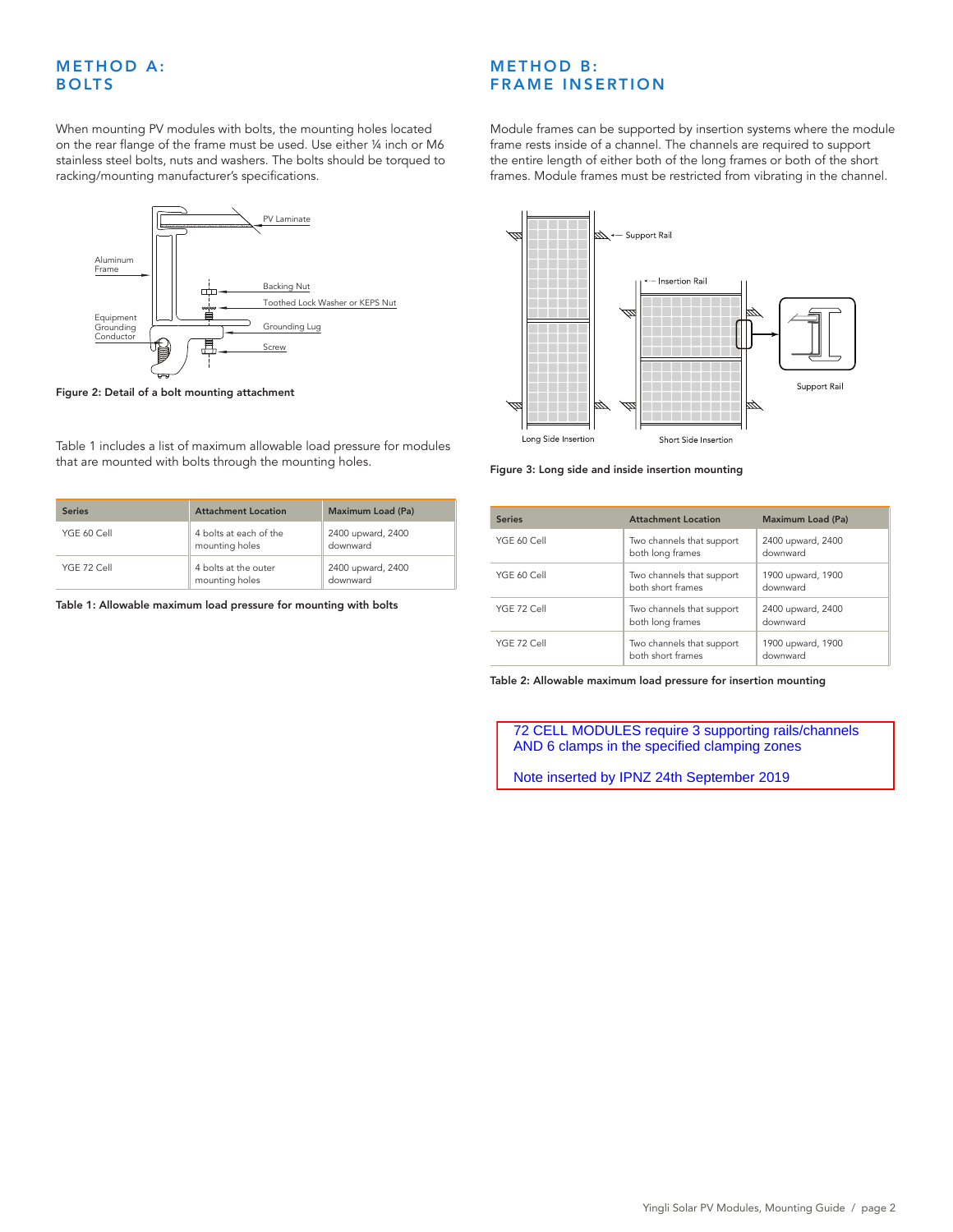# <span id="page-2-0"></span>**METHOD C:** TOP-DOWN/BOTTOM-UP CLAMPS

PV modules may be mounted with third-party clamps provided they are adequately designed to attach PV modules to a specific substructure for site specific loading conditions. A clamp may attach up to two or more adjacent modules simultaneously.

Clamps must be installed according to the manufacturer's specified instructions. Do not apply excessive pressure on the frame such that the frame deforms. Refer to the mounting structure manufacturer for specific hardware and torque requirements.

For clamping with four clamps, one clamp must be located in each of the four regions (each region consists of 3 zones) shown in Figure 4. Clamping locations may be distributed in an arbitrary manner as long as there is attachment in each region and the overall clamping geometry has at least one axis of mirror symmetry perpendicular to one module side (see Figure 5). Highest maximum load pressures are approved when the clamps are situated at each of the mounting holes plus or minus 50mm (about 2 inches). Note: if symmetrical mounting is followed but there is clamping in two different zones, the lower maximum load pressure of the two zones shall apply.



Figure 4: Mounting zones for mounting with clamps



Figure 5: One acceptable and one unacceptable mounting geometry



Figure 6: Detail of a center top-down clamp mounting attachment.

Table 3 includes a list of maximum allowable load pressures for clamps at various mounting locations, including at the mounting holes or in alternative mounting regions, as illustrated in Figure 4.

| <b>Series</b> | <b>Attachment Location</b>                | Maximum Load (Pa)                   |
|---------------|-------------------------------------------|-------------------------------------|
| YGE 60 Cell   | 4 clamps at standard<br>mounting (Zone 1) | 2400 Pa upward, 2400 Pa<br>downward |
| YGE 60 Cell   | 4 clamps at inside mounting<br>(Zone 2)   | 1900 Pa upward, 1900 Pa<br>downward |
| YGE 60 Cell   | 4 clamps at corner mounting<br>(Zone 3)   | 1520 Pa upward, 1520 Pa<br>downward |
| YGF 72 Cell   | 4 clamps at standard<br>mounting (Zone 1) | 2400 Pa upward, 2400 Pa<br>downward |
| YGF 72 Cell   | 4 clamps at inside mounting<br>(Zone 2)   | 1900 Pa upward, 1900 Pa<br>downward |
| YGF 72 Cell   | 4 clamps at corner mounting<br>(Zone 3)   | 960 Pa upward, 960 Pa<br>downward   |

Table 3: Allowable maximum load pressure for mounting with clamps

 72 CELL MODULES require 3 supporting rails/channels AND 6 clamps in the specified clamping zones

Note inserted by IPNZ 24th September 2019